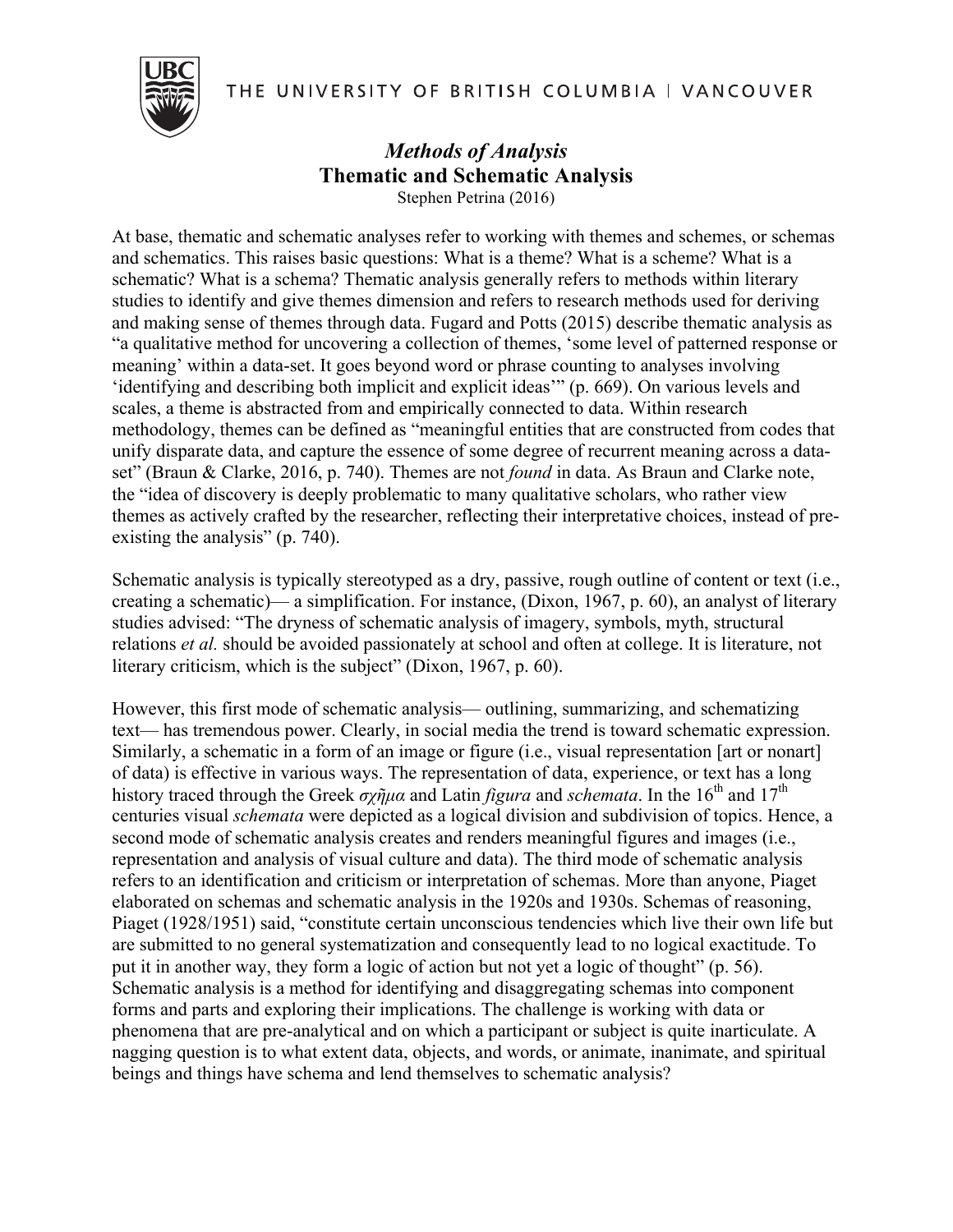## **1. Thematic Analysis**

- a. Owen (1984, p. 274): an attempt to identify and interpret 'the discourse participants use in conceptualising their current, ongoing relational episodes'. Thematic analysis can be used to understand people's interpretations of any sort of phenomena.
- b. Fugard and Potts (2015, p. 699): Thematic analysis is a qualitative method for uncovering a collection of themes, 'some level of patterned response or meaning' (Braun & Clarke, 2006, p. 82) within a data-set. It goes beyond word or phrase counting to analyses involving 'identifying and describing both implicit and explicit ideas' (Guest, MacQueen, & Namey, 2012, p. 10). Themes tend to emerge when answering the question, 'What is this expression an example of?'
	- i. Braun and Clarke (2016, p. 740): For Fugard and Potts' model to work, a very particular idea of what a theme is, and how it can be identified, is required. Essentially, the model has to conceptualise themes as ontologically real, discrete things, out there in the world (or the data), identifiable by researchers – like diamonds scattered in the sand, waiting to plucked-up by a lucky passer-by (though within their paper, there are varied definitions of 'a theme'; Emmel, 2015). That Fugard and Potts implicitly (as well as explicitly) regard analysis as a process of themediscovery is evidenced in the language used: 'to have a chance of *capturing* themes' (p. 7; our emphasis); 'in order to aid the *recognition* of a theme' (p. 9; our emphasis); 'if a theme only has a 50% chance of being expressed by the participant and *noticed* by the researcher' (p. 10; our emphasis). This idea of discovery is deeply problematic to many qualitative scholars, who rather view themes as actively crafted by the researcher, reflecting their interpretative choices, instead of pre-existing the analysis. They are offered to the reader as a compelling and coherent reading of data, rather than (more or less) accurate identification of a decontextualized or pre existing truth.
- c. Braun and Clarke (2006, p. 740): A method for identifying, analyzing and reporting patterns within data.
- d. Phenomenology Online: process of recovering structures of meanings that are embodied and dramatized in human experience represented in a text. http://www.phenomenologyonline.com/inquiry/methods-procedures/reflectivemethods/thematic-reflection/

### **2. Theme**

- a. Etymology
	- *i. θέµα*, *Thema*
		- 1. proposition
		- 2. *τιθέναι*, *themata*, to put, set, place, lay down
- b. Definition
	- i. Fugard and Potts (2015, p. 699): some level of patterned response or meaning.
	- ii. Braun and Clarke (2016, p. 740): meaningful entities that are constructed from codes that unify disparate data, and capture the essence of some degree of recurrent meaning across a data-set.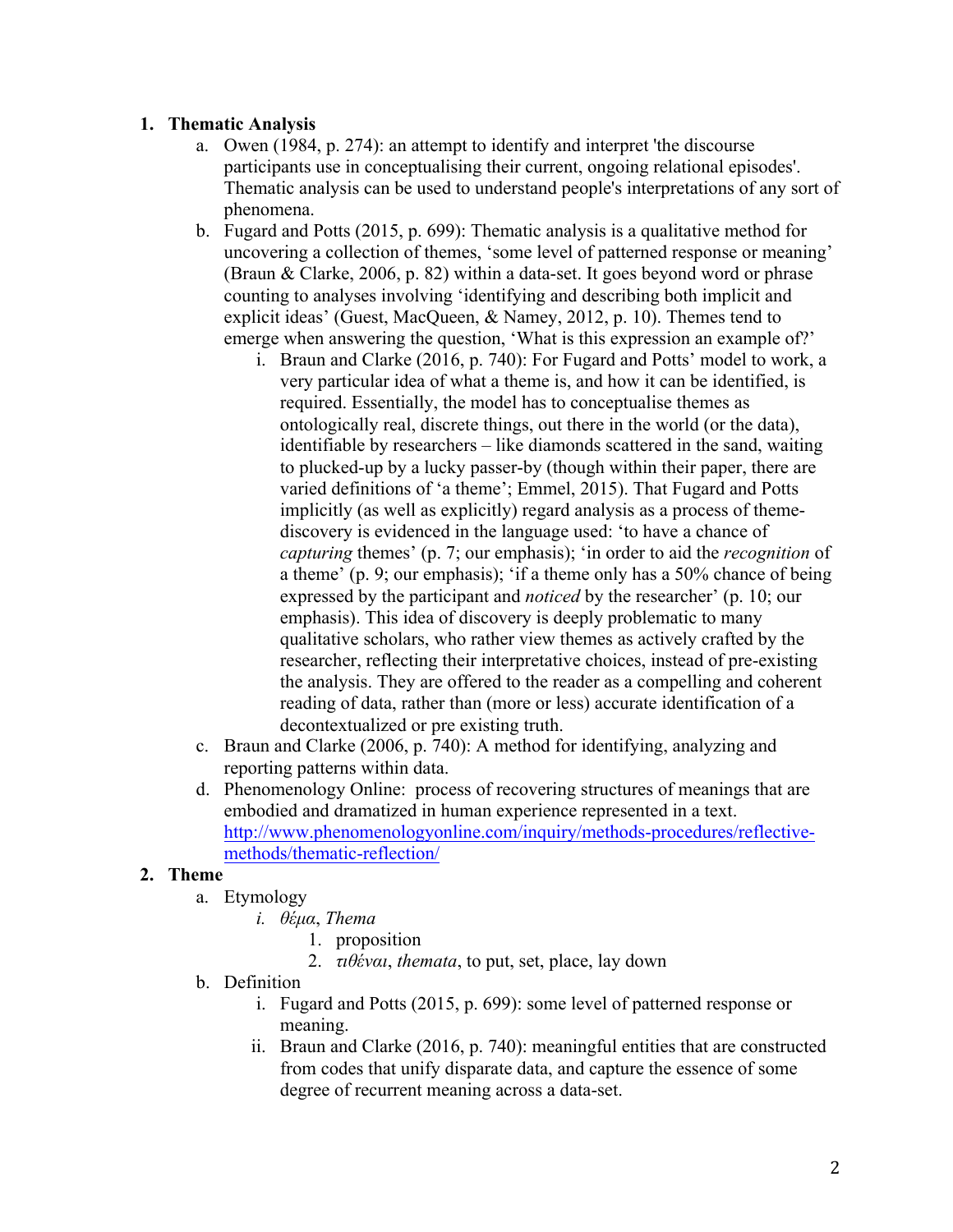- iii. Zholkovskys and Shcheglovs (1987, pp. 27, 40): Theme is the 'common message of all the levels, images, fragments and other components of the text' [or] 'the invariant of which everything in the text is an expressive variation.'
- iv. abstraction from evidence brought into relation with concepts.
- v. minimal definition is "what the text is talking about"
- vi.

# **3. Schematic Analysis**

- **a.** a method for identifying and disaggregating schemas into component forms and parts and exploring their implications. .
- **b.** Dixon (1967, p. 60): The dryness of schematic analysis of imagery, symbols, myth, structural relations *et al.* should be avoided passionately at school and often at college. It is literature, not literary criticism, which is the subject. It is vividly plain that it is much easier to teach literary criticism than to teach literature, just as it is much easier to teach children to write from abstract models of correctness than it is to teach them to use their own voices. The essential talk that springs from literature is talk about experience.
- c.

## **4. Schema & Schemata**

- a. Etymology
	- i. *σχῆµα*, *schema, figura*
		- 1. form, figure
- b. Definition
	- i. Piaget, *Judgment and Reasoning in the Child* (1928/1951, p. 56): schemas [of reasoning] are the functional equivalents of general propositions, but since the child is not conscious of these schemas before discussion and a desire for proof have laid them bare and at the same time changed their character, they cannot be said to constitute implicit general propositions. They simply constitute certain unconscious tendencies which live their own life but are submitted to no general systematization and consequently lead to no logical exactitude. To put it in another way, they form a logic of action but not yet a logic of thought.
	- ii. Kagan (1970, p. 299): an abstraction of a sensory event that preserves the spatial or temporal pattern of the distinctive elements of the event. A schema is to be regarded as a functional property of mind that permits an organism to recognize and retrieve information. The schema does not necessarily involve a motor response. It is neither a detailed copy of the event nor synonymous with the language label for the event.
	- iii. Weick (1979): an abridged, generalized, corrigible organization of experience that serves as an initial frame of reference for action and perception"
	- iv. chunks of categorized experience are assumed to be the fundamental building blocks of human cognitive structures known as schemas (e.g., Taylor & Crocker, 1981) and scripts (e.g., Abelson, 1976). [Schemas] reduce the complexity of an otherwise hopelessly complicated world of perceptual stimuli (e.g., Cantor & Mischel, 1979).